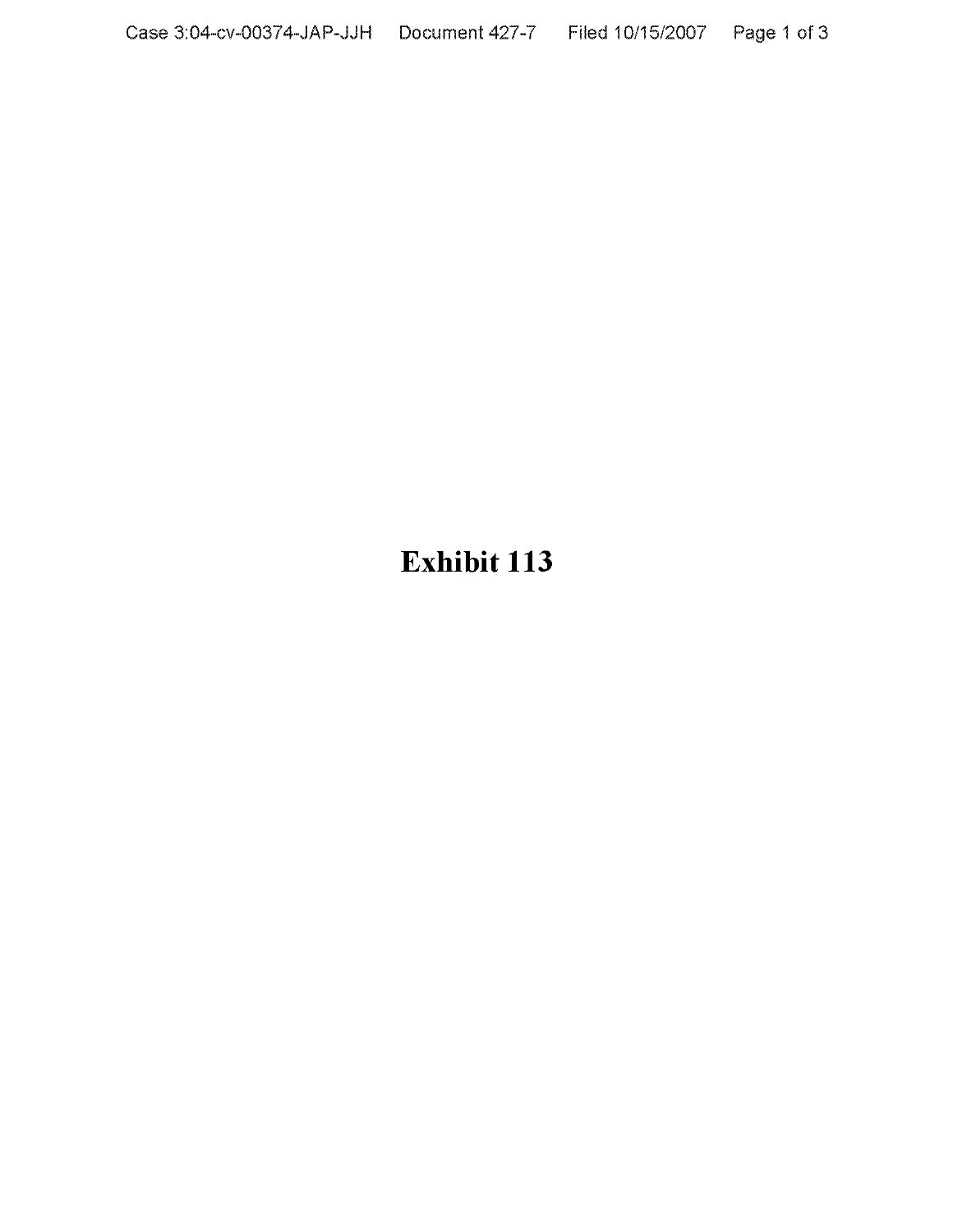From: Simon, Grigore G. To: Inglis, Rebert R.B. *ISIEP* /SDAN-AM CC: BCC: Sent Date: 2000-10-3007:24:42.000 Received Date: 2000-10-30 07:24:52.000 Subject: FW: Angola - Reserves LE 3QOO Attachmeuts:

Bichsel under pressure!

-Original Message-From: ROTHERMUND. H.C. Sent: Sunday, October 29, 2000 5:27 PM To: BICHSEL, MATTHIAS M. /SIEP /EPT-D /777264 Cc: LOVELOCK, S.; Simon, Grigore G.; PARRY, G.; Aalbers, Remco R.D.; Warren, Tim T.N./SIEP JEPT; MINDERHOUD, M. JSEPI /EPG Subject: Angola - Reserves LE 3Qoo

Matthias.

)

Ť

Below please find a good summary by Sue Lovelock and Remco Aalbers on the reserves situation in Amgola. As mentioned to you on earlier occasions. there is a critical need for EP to be in a position to book these reserves in 2000. SOS plays a key role in this. Grateful you keep very dose to this.

Regards **Heinz** 

-Original Message---From: Aalbers. Remco R.D. Sent: 27 Odober 2000 17:27 To: ROTHERMUND, H.C. Cc: lOVELOCK, S.; Simon. Grigore G.; PARRY, G. Subject: Angola - Reserves LE 3Q00

Heinz,

Understand from Sue that you would like to get an update on the Angola reserves position. She had to leave before the numbers were finalised so she asked me to send this. Regards, Remco

**;:===========**

CONFIDENTIAL

SMJ00038662

 $Brh$ sel<sup>161</sup> 4 I <sup>J</sup> *f?Jrf(jp* GAlL F. SCHORR, C.S n.. c RA.

107989184